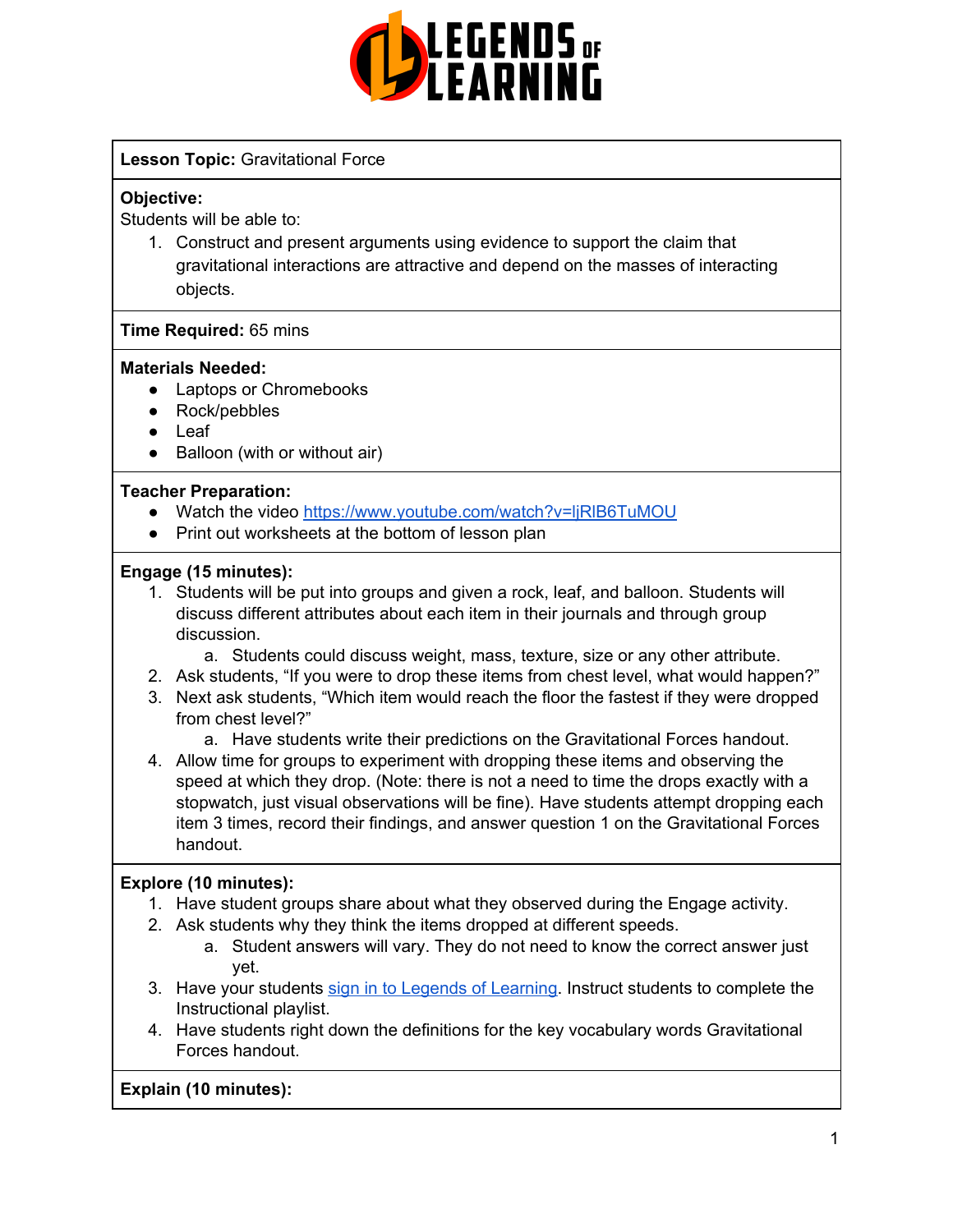

- 1. Students will watch a video to recap what was learned through the instructional game. Stop the video during examples to see if students can relate what was done in the game to the video.
	- a. [Defining](https://www.youtube.com/watch?v=ljRlB6TuMOU) Gravity: Crash Course Kids #4.1

#### **Elaborate (20 minutes):**

- 1. With students in pairs, have them complete questions 3 and 4 in the Gravitational Forces handout.
- 2. Discuss answers with students to help clarify any misconceptions.

### **Evaluate (10 minutes):**

- 1. Have your students sign in to Legends of [Learning](https://intercom.help/legends-of-learning/en/articles/2154920-students-joining-a-playlist). Instruct students to complete the Content Review playlist.
- 2. [Analyze](https://intercom.help/legends-of-learning/en/articles/2154918-tracking-student-progress-and-performance) student results to determine what concepts need to be a focus for reteaching.

### **Additional Lesson Strategies:**

- To use Legends for additional instruction, create a [custom](https://intercom.help/legends-of-learning/en/articles/2154910-creating-a-playlist) playlist with an [instructional](https://intercom.help/legends-of-learning/en/articles/3505828-types-of-games) [game](https://intercom.help/legends-of-learning/en/articles/3505828-types-of-games) and pre and post [assessment](https://intercom.help/legends-of-learning/en/articles/2154913-adding-assessments-to-a-playlist).
- To use Legends for a quick formative [assessment](https://intercom.help/legends-of-learning/en/articles/2154913-adding-assessments-to-a-playlist), create a 5-question assessment in a [playlist](https://intercom.help/legends-of-learning/en/articles/2154910-creating-a-playlist).
- To use Legends for a student-directed experience, create a [targeted](https://intercom.help/legends-of-learning/en/articles/3340814-targeted-freeplay) freeplay playlist.
- Encourage students to play on their own at home in Legends of Learning: [Awakening](https://intercom.help/legends-of-learning/en/articles/2425490-legends-of-learning-awakening) for a student-driven experience including avatars, battling, and quests all centered around topics they are covering in class.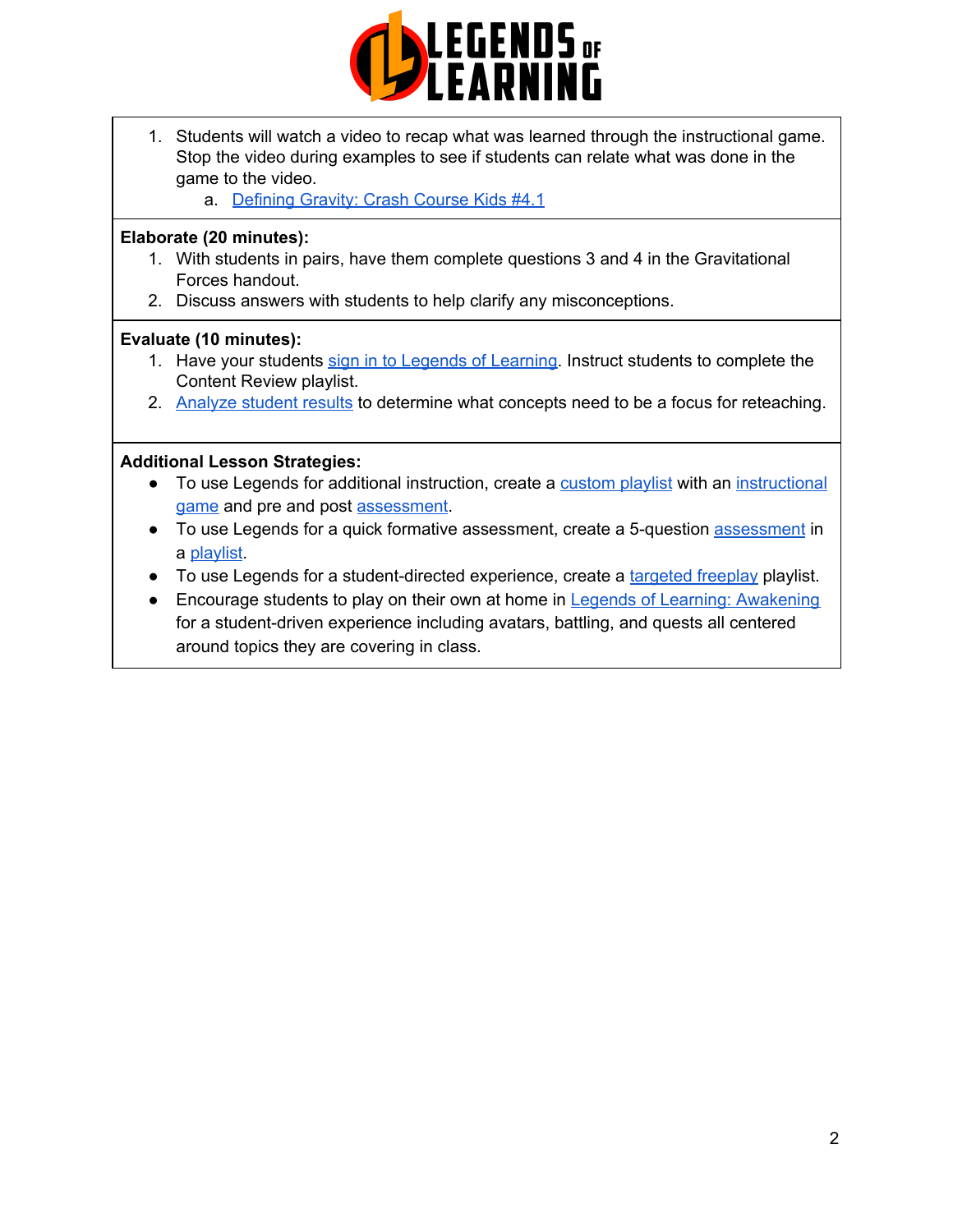

| <b>Name</b> |
|-------------|
|-------------|

Name\_\_\_\_\_\_\_\_\_\_\_\_\_\_\_\_\_\_ Date\_\_\_\_\_\_\_\_\_\_\_\_\_\_\_\_

Gravitational Forces

1. Which item did you believe would reach the ground the fastest? Were you correct in your findings?

- 2. While playing the game in Legends of Learning, define the following terms a. Gravity
	- b. Mass-
	- c. Weight-
	- d. Acceleration-
- 3. After playing the game in Legends of Learning, what can you say was the reason the items reached the floor when you let them go?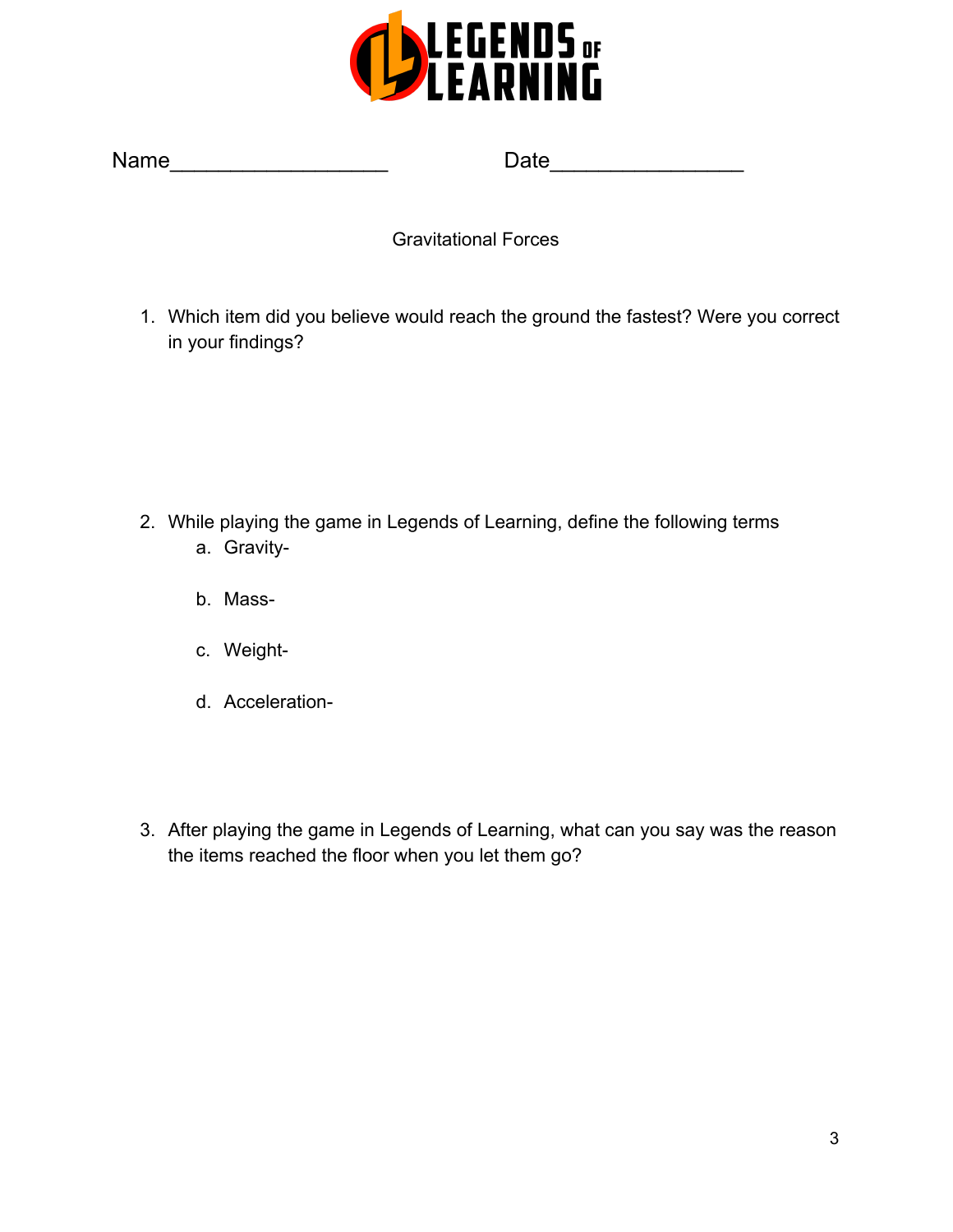

4. Why did their times differ if they are travelling the same distance?